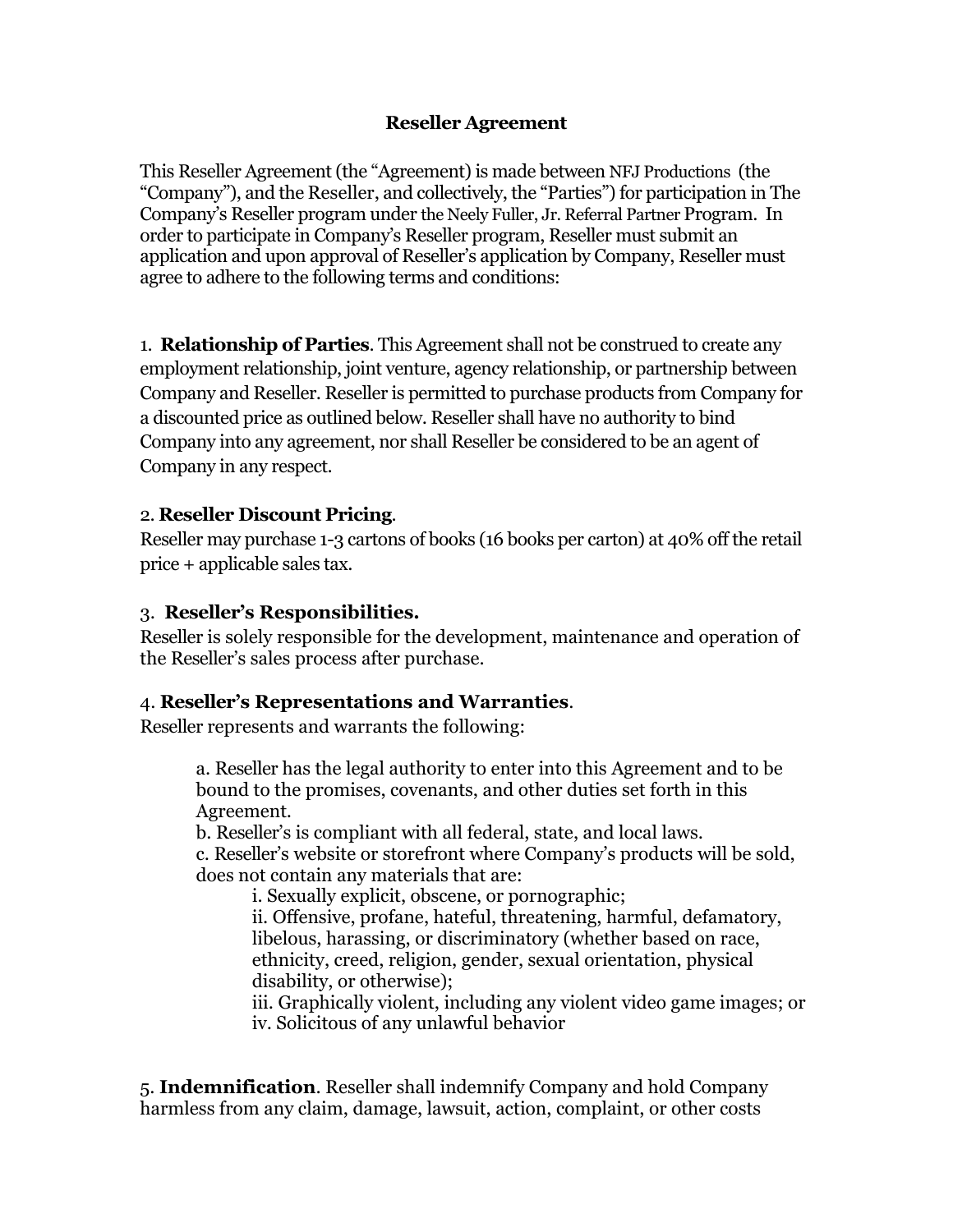arising out of any breach of Reseller's warranties set forth in Section 4 above. Reseller shall also indemnify and hold Company harmless for any damage, loss or other cost arising out of the use or misuse by Reseller of Company's products.

6. **Confidentiality**. Any information that Reseller is exposed to by virtue of its relationship with Company under this Agreement, which information is not available to the general public, shall be considered to be "Confidential Company Information." Reseller may not disclose any Confidential Company Information to any person or entity, except where compelled by law, unless Reseller obtains prior written consent for such disclosure from Company.

# 7. **Term**.

a. This Agreement shall take effect upon the effective date, and shall remain in full force until terminated pursuant to the following paragraph (b).

b. Either Party shall have the right to terminate this Agreement at any time and for any reason. The terminating Party must give written notice to the other Party at least 30 days prior to the intended date of termination. The date of this notice will be considered the "Cancellation Date."

8. **Company's right to terminate.** Company reserves the right to terminate this Agreement and to change the pricing schedule set forth in Section 2 of this Agreement, with or without cause. Reseller's failure to comply with the terms of this Agreement for any reason may result in immediate cancellation of this Agreement by Company.

9. **Limitation of Liability**. Company shall not be liable for any loss of profits or costs, or for any direct, indirect, special, incidental or consequential damages, including costs associated with the procurement of substitute goods or services (whether Company was or should have been aware or advised of the possibility of such damage), arising out of or associated with any loss, suspension or interruption of service, termination of this Agreement, or other performance of services under this Agreement.

10. **Severability**. If any part or parts of this Agreement shall be held unenforceable for any reason, the remainder of this Agreement shall continue in full force and effect and be binding upon the parties, their heirs, personal representatives, executors, and assigns. If any court of competent jurisdiction deems any provision of this Agreement invalid or unenforceable, and if limiting such provision would make the provision valid, then such provision shall be deemed to be construed as so limited.

11. **Headings**. The headings for section herein are for convenience only and shall not affect the meaning of the provisions of this Agreement.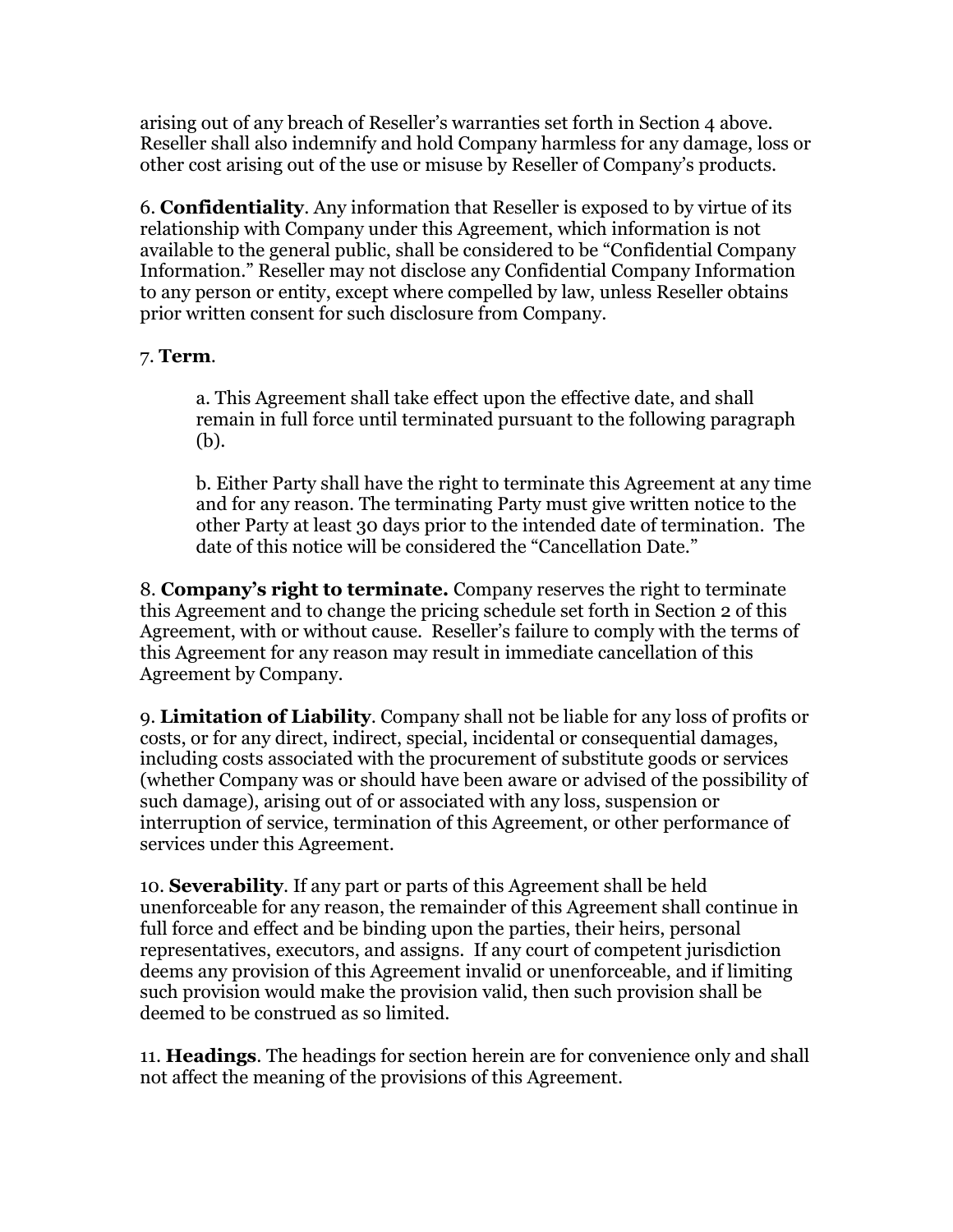12. **Entire Agreement**. This Agreement constitutes the entire agreement between Company and Reseller, and supersedes any prior understanding or representation of any kind preceding the date of this Agreement. There are no other promises, conditions, understandings or other agreements, whether oral or written, relating to the subject matter of this Agreement.

13. **Construction of Agreement**. Company and/or its counsel prepared this Agreement. It is expressly understood and agreed that this Agreement shall not be construed against Company merely because its Counsel prepared it; rather, each provision shall be construed in a manner that is fair to both parties.

14. **Notices**. All notices, requests, demands, and other communications under this Agreement shall be in writing and shall be deemed to have been duly given on the date of service if served personally on the party to whom notice is to be given, on the day of mailing if sent via electronic mail, or on the day after mailing if mailed to the party to whom notice is to be given, by first class mail, registered or certified, postage prepaid, and properly addressed as follows:

Company: NFJ Productions c/o Nakia Gray, Esq. Gray Legal, P.C. 9701 Apollo Drive, Suite 100 Largo, MD 20774

# Email: **nakia@graylegalpc.com**

Reseller's address provided on the application form completed at the time of enrollment in the Reseller Program.

Either party may change its address for purposes of this paragraph by giving the other party written notice of the new address.

15. **Governing Law**. This Agreement shall be construed and interpreted under the laws of the **State of Maryland** without reference to its conflict of laws principles. The exclusive venue for any court proceeding based on or arising out of this agreement shall be the **Maryland** Courts.

16. **Attorney's Fees**. In the event that either party is forced to bring any legal action or arbitration proceeding because of an alleged dispute, breach, default or misrepresentation in connection with any of the provisions of this Agreement, the successful or prevailing party shall be entitled to recover reasonable attorneys' fees and court costs incurred in pursuit of the legal action, in addition to any other relief to which they may be entitled.